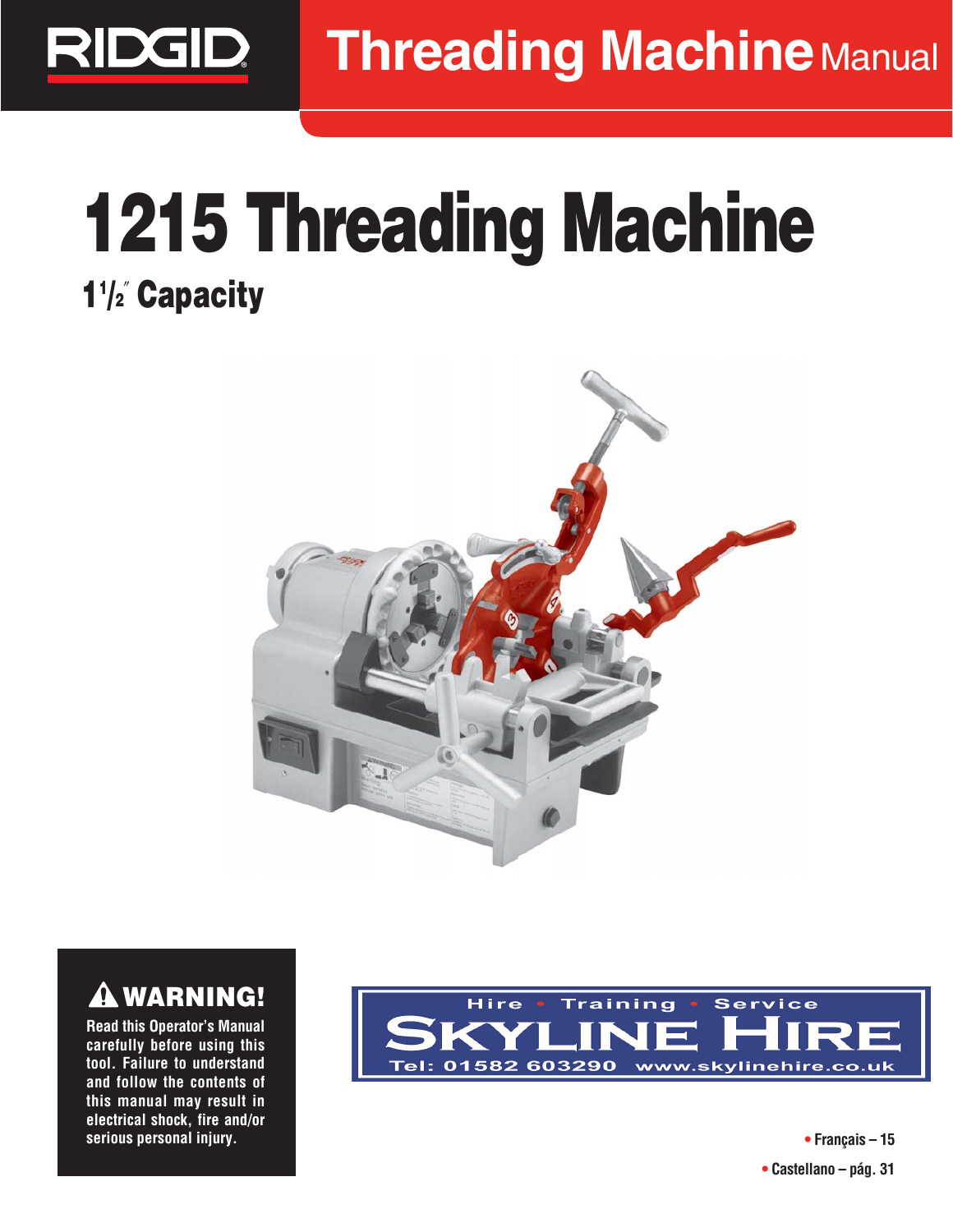## **Table of Contents**

| <b>General Safety Information</b>                         |  |
|-----------------------------------------------------------|--|
|                                                           |  |
|                                                           |  |
|                                                           |  |
|                                                           |  |
|                                                           |  |
| <b>Specific Safety Information</b>                        |  |
|                                                           |  |
|                                                           |  |
| <b>Description, Specifications and Standard Equipment</b> |  |
|                                                           |  |
|                                                           |  |
|                                                           |  |
|                                                           |  |
| <b>Machine Mounting</b>                                   |  |
|                                                           |  |
|                                                           |  |
|                                                           |  |
|                                                           |  |
| <b>Operation Using Machine Mounted Tools</b>              |  |
|                                                           |  |
|                                                           |  |
|                                                           |  |
|                                                           |  |
|                                                           |  |
|                                                           |  |
|                                                           |  |
|                                                           |  |
|                                                           |  |
|                                                           |  |
| <b>Maintenance Instructions</b>                           |  |
|                                                           |  |
|                                                           |  |
|                                                           |  |
|                                                           |  |
|                                                           |  |
|                                                           |  |
|                                                           |  |
|                                                           |  |
|                                                           |  |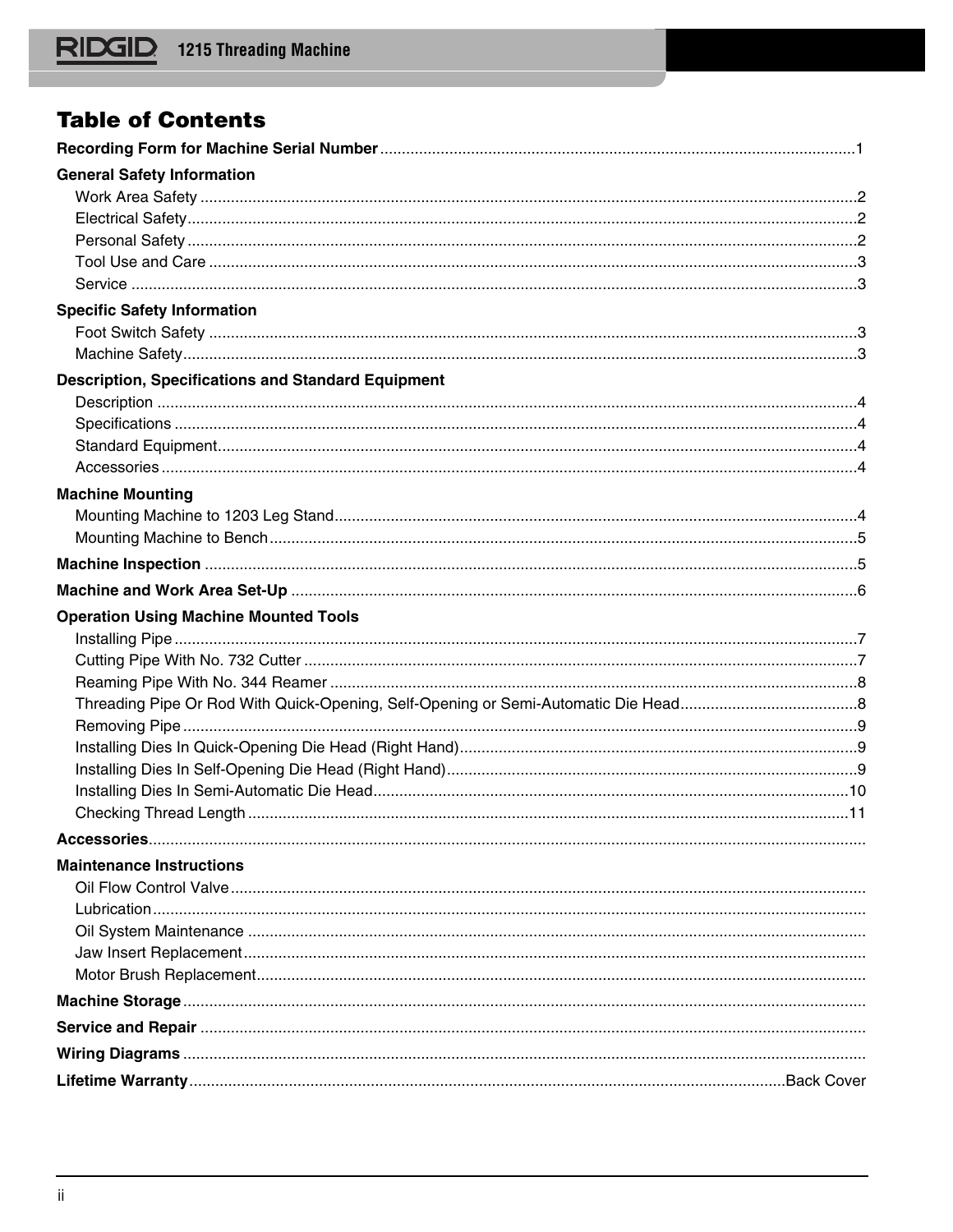## **Threading Machine**



# **1215 Threading Machine**





## **1215 Threading Machine**

Record Serial Number below and retain product serial number which is located on nameplate.

Serial No.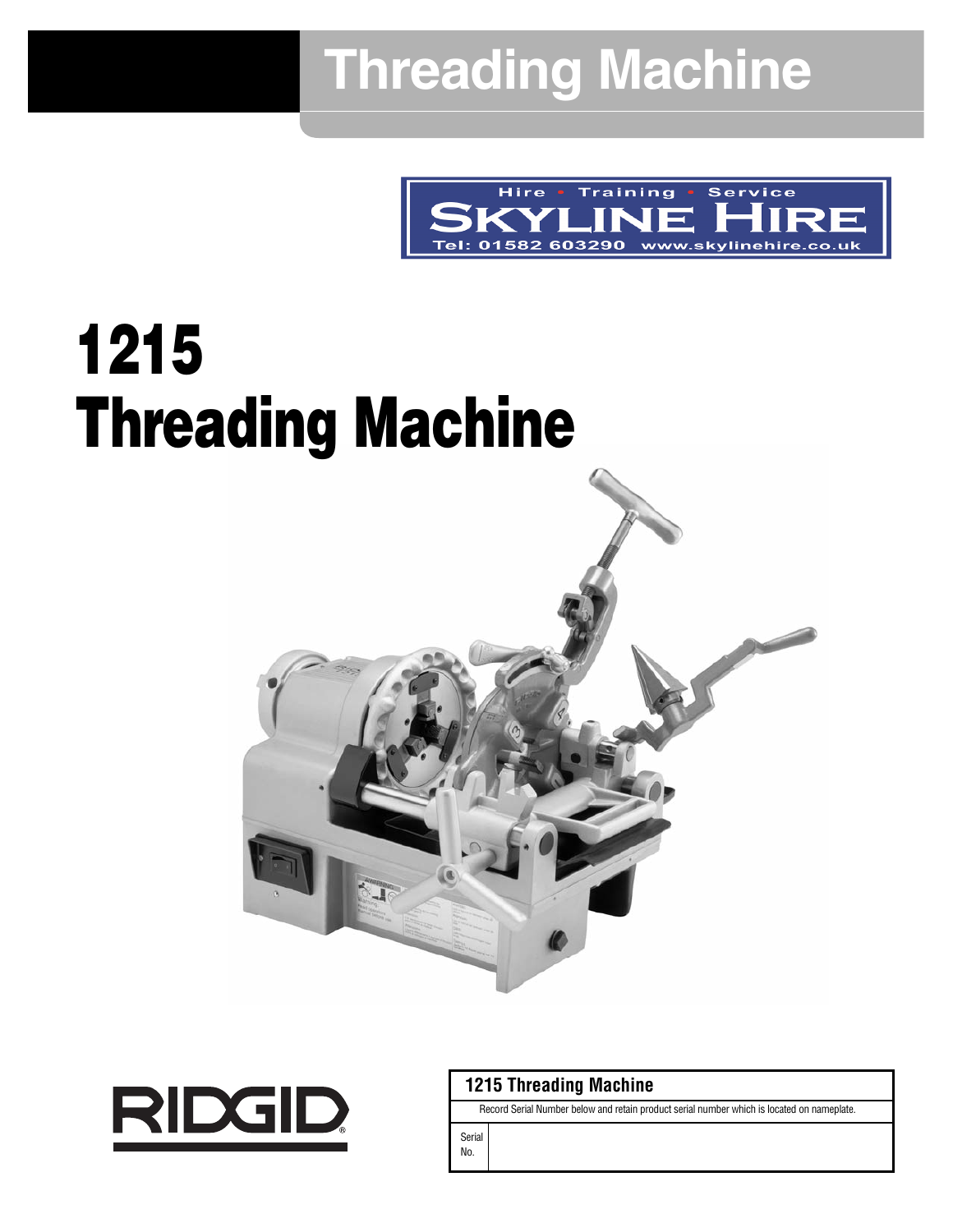## **General Safety Information**

**WARNING! Read and understand all instructions. Failure to follow all instructions listed below may result in electric shock, fire, and/or serious personal injury.**

## **SAVE THESE INSTRUCTIONS!**

### **Work Area Safety**

- **Keep your work area clean and well lit.** Cluttered benches and dark areas invite accidents.
- **Do not operate tools in explosive atmospheres, such as in the presence of flammable liquids, gases or dust.** Tools create sparks which may ignite the dust or fumes.
- **Keep bystanders, children, and visitors away while operating a tool.** Distractions can cause you to lose control.
- **Keep floors dry and free of slippery materials such as oil.** Slippery floors invite accidents.
- **Guard or barricade the area when work piece extends beyond machine.** A guard or barricade that provides a minimum of three (3) feet clearance around the work piece will reduce the risk of entanglement.

## **Electrical Safety**

• **Grounded tools must be plugged into an outlet, properly installed and grounded in accordance with all codes and ordinances. Never remove the grounding prong or modify the plug in any way. Do not use any adapter plugs. Check with a qualified electrician if you are in doubt as to whether the outlet is properly grounded.** If the tool should electrically malfunction or break down, grounding provides a low resistance path to carry electricity away from the user.



- **Avoid body contact with grounded surfaces.** There is an increased risk of electrical shock if your body is grounded.
- **Do not expose electrical tools to rain or wet conditions.** Water entering a tool will increase the risk of electrical shock.
- **Do not abuse cord. Never use the cord to pull the plug from an outlet. Keep cord away from heat, oil, sharp edges or moving parts. Replace damaged cords immediately.** Damaged cords increase the risk of electrical shock.
- **When operating a tool outside, use an outdoor extension cord marked "W-A" or "W".** These cords are rated for outdoor use and reduce the risk of electrical shock.
- **Use only three-wire extension cords which have three-prong grounding plugs and three-pole receptacles which accept the tool's plug.** Use of other extension cords will not ground the tool and increase the risk of electrical shock.
- **Use proper extension cords.** (See chart.) Insufficient conductor size will cause excessive voltage drop, loss of power and overheating.

| <b>Minimum Wire Gauge for Cord Set</b> |                               |               |                 |  |
|----------------------------------------|-------------------------------|---------------|-----------------|--|
| <b>Nameplate</b><br><b>Amps</b>        | <b>Total Length (in feet)</b> |               |                 |  |
|                                        | $0 - 25$                      | $26 - 50$     | $51 - 100$      |  |
| $0 - 6$                                | <b>18 AWG</b>                 | <b>16 AWG</b> | <b>16 AWG</b>   |  |
| $6 - 10$                               | <b>18 AWG</b>                 | <b>16 AWG</b> | <b>14 AWG</b>   |  |
| $10 - 12$                              | <b>16 AWG</b>                 | <b>16 AWG</b> | <b>14 AWG</b>   |  |
| $12 - 16$                              | <b>14 AWG</b>                 | <b>12 AWG</b> | NOT RECOMMENDED |  |

• **Keep all electric connections dry and off the ground. Do not touch plugs or tool with wet hands.** Reduces the risk of electrical shock.

## **Personal Safety**

- **Stay alert, watch what you are doing and use common sense when operating a power tool. Do not use tool while tired or under the influence of drugs, alcohol, or medications.** A moment of inattention while operating power tools may result in serious personal injury.
- **Dress properly. Do not wear loose clothing or jewelry. Contain long hair. Keep your hair, clothing, and gloves away from moving parts.** Loose clothes, jewelry, or long hair can be caught in moving parts.
- **Avoid accidental starting. Be sure switch is OFF before plugging in.** Plugging in tools in that have the switch ON invites accidents.
- **Remove adjusting keys before turning the tool ON.** A wrench or a key that is left attached to a rotating part of the tool may result in personal injury.
- **Do not over-reach. Keep proper footing and balance at all times.** Proper footing and balance enables better control of the tool in unexpected situations.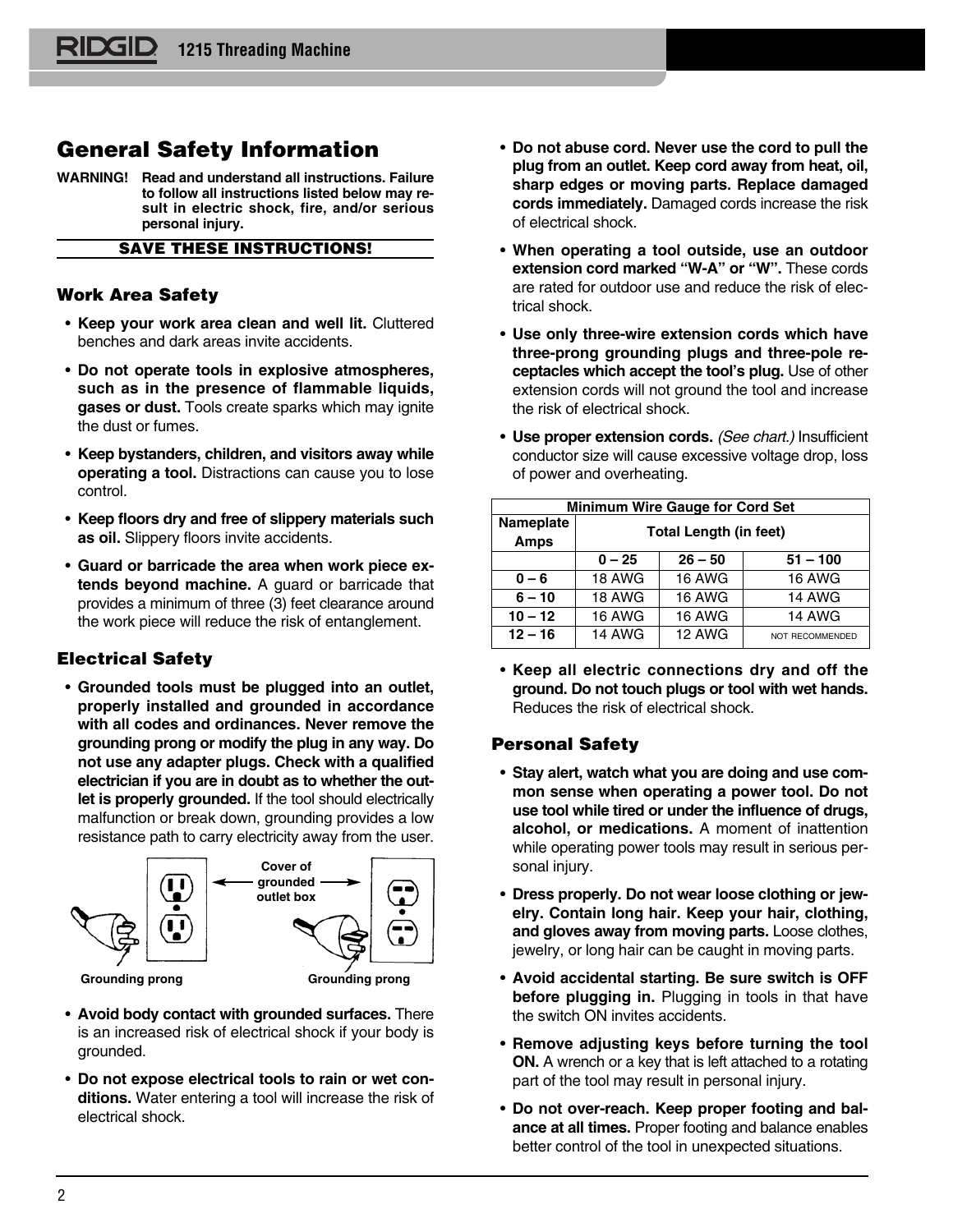• **Use safety equipment. Always wear eye protection.** Dust mask, non-skid safety shoes, hard hat, or hearing protection must be used for appropriate conditions.

## **Tool Use and Care**

- **Do not use if switch does not turn it ON or OFF.** Any tool that cannot be controlled with the switch is dangerous and must be repaired.
- **Disconnect plug from the power source before making any adjustments, changing accessories, or storing the tool.** Such preventive safety measures reduce risk of starting tool accidentally.
- **Store idle tools out of the reach of children and other untrained persons.** Tools are dangerous in the hands of untrained users.
- **Check for misalignment or binding of moving parts, breakage of parts, and any other condition that may affect the tools operation. If damaged, have the tool serviced before using.** Many accidents are caused by poorly maintained tools.
- **Use only accessories that are recommended for your tool.** Accessories that may be suitable for one tool may become hazardous when used on another tool.
- **Keep handles dry and clean; free from oil and grease.** Allows for better control of the tool.

#### **Service**

- **Tool service must be performed only by qualified repair personnel.** Service or maintenance performed by unqualified repair personnel could result in injury.
- **When servicing a tool, use only identical replacement parts. Follow instructions in the Maintenance Section of this manual.** Use of unauthorized parts or failure to follow maintenance instructions may create a risk of electrical shock or injury.

## **Specific Safety Information**

#### **WARNING**

**Read this operator's manual carefully before using the 1215 Threading Machine. Failure to understand and follow the contents of this manual may result in electrical shock, fire and/or serious personal injury.**

Call the Ridge Tool Company, Technical Service Department at (800) 519-3456 if you have any questions.

#### **Foot Switch Safety WARNING**

**Using a threading machine without a foot switch increases the risk of serious injury. A foot switch provides better control by letting you shut off the motor by removing your foot. If clothing should become caught in the machine, it will continue to wind up, pulling you into the machine. Because the machine has high torque, the clothing itself can bind around your arm or other body parts with enough force to crush or break bones.**

#### **Machine Safety**

- **Threading Machine is made to thread and cut pipe or bolt. Follow instructions on proper use of this machine. Do not use for other purposes such as drilling holes or turning winches.** Other uses or modifying this power drive for other applications may increase the risk of serious injury.
- **Secure machine to bench or stand. Support long heavy pipe with pipe supports.** This practice will prevent tipping.
- **Do not wear gloves or loose clothing when operating machine. Keep sleeves and jackets buttoned. Do not reach across the machine or pipe.** Clothing can be caught by the pipe or machine resulting in entanglement and serious injury.
- **Operate machine from side with REV/OFF/FOR switch.** Eliminates need to reach over the machine.
- **Do not use this machine if the foot switch is broken or missing.** Foot switch is a safety device to prevent serious injury.
- **Keep hands away from rotating pipe and fittings. Stop the machine before wiping pipe threads or screwing on fittings. Allow the machine to come to a complete stop before touching the pipe or machine chucks.** This practice will prevent entanglement and serious injury.
- **Do not use this machine to make or break fittings.** This practice is not an intended use of the machine and can result in serious injury.
- **Tighten chuck handwheel and engage rear centering devise on the pipe before turning on the machine.** Prevents oscillation of the pipe.
- **Keep covers in place. Do not operate the machine with covers removed.** Exposure to moving parts may result in entanglement and serious injury.
- **Lock foot switch when machine is not in use (Fi gure 1).** Avoids accidental starting.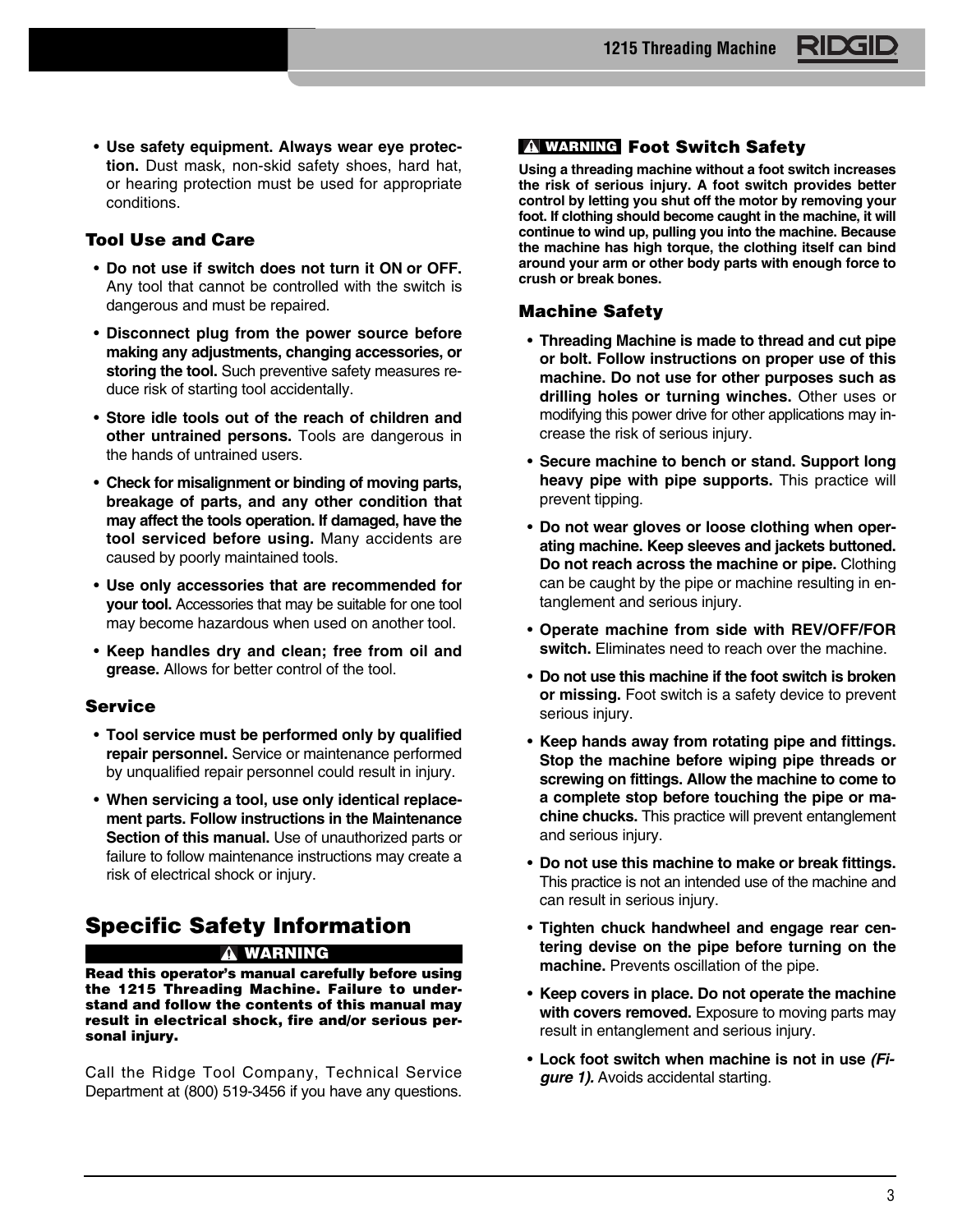

**Figure 1 – Locked Foot Switch**

## **Description, Specifications and Standard Equipment**

## **Description**

The RIDGID Model 1215 Threading Machine is an electric motor-driven machine that centers and chucks the pipe and rotates it while cutting, reaming and threading operations are performed. Threading dies are mounted in self-opening, quick-opening or semi-automatic die heads. An integral oiling system is provided to flood the work with thread cutting oil during the threading operations.

## **Specifications**

| Threading Capacity  Pipe '/4" through 1'/2"                | Bolt 5/16" through 1"                                                                                                                                      |
|------------------------------------------------------------|------------------------------------------------------------------------------------------------------------------------------------------------------------|
| Chuck Speed Grip Chuck with                                | Replaceable Jaw Inserts                                                                                                                                    |
| <b>Rear Centering</b>                                      |                                                                                                                                                            |
|                                                            | Device Scroll Operated, Rotates with<br>Chuck                                                                                                              |
| Operating Speed 44 RPM (No-Load)                           |                                                                                                                                                            |
| Motor:<br>TypeUniversal<br>Horsepower1/2 HP<br>Amps14 Amps | Volts115V Single Phase AC 50-60<br>HZ (230V On Request)                                                                                                    |
|                                                            | ControlsRocker Type ON/OFF Switch<br>and ON/OFF Foot Switch                                                                                                |
| PumpGerotor-Type                                           |                                                                                                                                                            |
|                                                            | Material CapacityBlack, Galvanized, Stainless<br>Steel, Cast Iron, IMC, PVC,<br>Heavy Wall Conduit. Rod Up<br>to 30 Rockwell C and Plastic<br>Coated Pipe. |
| Weight69 lbs.                                              |                                                                                                                                                            |

## **Standard Equipment**

- 811A Quick Opening Die Head 1 /4″–11 /2″ NPT
- <sup>1</sup> /2″–3 /4″ Alloy Universal NPT Dies
- 1″–11 /2″ Alloy Universal NPT Dies
- 344 Five Fluted Reamer  $\frac{1}{4}$ -1 $\frac{1}{2}$ "
- 732 Cutter (Roll Type Cut-Off, Self-Centering)
- 1 Gallon NuClear Oil

| Model No. | Cat. No. | <b>Description</b>                                  |
|-----------|----------|-----------------------------------------------------|
| 1215      | 61142    | $\frac{1}{2}$ " - 1 $\frac{1}{2}$ " NPT, 115V, 60Hz |
| 1215      | 56087    | $1/4'' - 11/2''$ 230V, 25-60Hz                      |
|           |          | <b>NPT Export Only</b>                              |
| 1215      | 56092    | 1/4" - 11/2" BSPT 230V, 25-60Hz                     |
| 1215      | 56097    | $1/4'' - 11/2''$ 115V, 25-60Hz                      |
|           |          | No Die Head, Export Only                            |
| 1215      | 56102    | $\frac{1}{4}$ " - 1 $\frac{1}{2}$ " 230V, 25-60Hz   |
|           |          | <b>BSPT Export Only</b>                             |

#### **Machine Accessories**

| Model No. | Cat. No. | <b>Description</b>                  |
|-----------|----------|-------------------------------------|
| 1230      | 61187    | <b>Tripod Stand</b>                 |
| 1219      | 62457    | Nipple Chuck, NPT                   |
| 1219      | 62462    | Nipple Chuck, BSPT                  |
| 531       | 97045    | Bolt Die Head 1/4" - 1"             |
| 816       | 84537    | 1/4" - 3/4" Semi-Automatic Die Head |
| 817       | 84532    | 1" - 11/2" Semi-Automatic Die Head  |

NOTE! NPT Dies are for NPT Die heads only. BSPT Dies are for BSPT Die Heads only. Please use Catalog Item Nos. when ordering.

## **Machine Mounting**

#### **WARNING**

**To prevent serious injury, proper mounting of the Threading Machine is required. The following procedures should be followed:**

## **Mounting Machine To No. 1203 Leg Stand**

- 1. Assemble the 1203 stand by placing the legs into the sockets on the bottom of the base.
- 2. Secure the legs by inserting the bolts through holes in the base and tighten with the nuts provided.
- 3. Mount the machine to the stand using the three (3) bolts provided. Make sure the stand and base are stable.

Machine should not be operated without **WARNING**being securely fastened to the stand.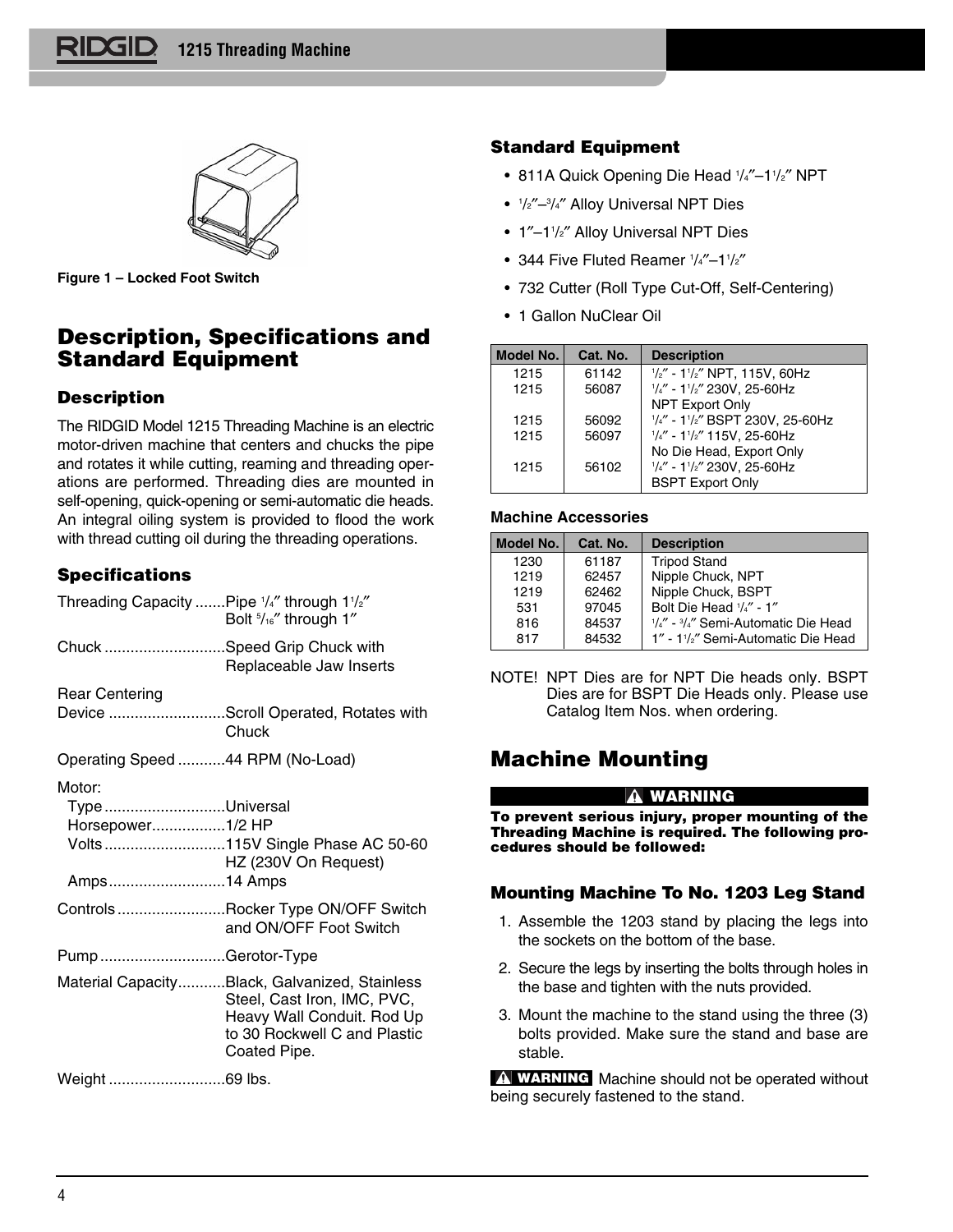

**Figure 2 – Mounting Machine to Stand**

#### **Mounting Machine To Bench**

1. If a stand is not used, the machine should be mounted to a stable bench. To mount the unit on a bench, use three (3) bolts in holes provided in the machine base.

**WARNING** Failure to mount the threading machine to a stable stand or bench may result in tipping and serious injury.

## **Machine Inspection**





**To prevent serious injury, inspect your Threading Machine. The following inspection procedures should be performed on a daily basis:**

1. Make sure Threading Machine is unplugged and the ON/OFF switch is set to the OFF position (Figure 3).





**Figure 3 – No. 1215 Threading Machine**

- 2. Clean the speed chuck jaws with a wire brush.
- 3. Inspect the jaw inserts for excessive wear. Refer to the Maintenance Instructions if they need to be replaced.
- NOTE! For plastic and coated work pieces, special jaw inserts (No. 58302) should be used to prevent damaging the workpiece.
- 4. Make sure the foot switch is present and attached to the Threading Machine.

Do not operate the Threading Machine **WARNING** without a foot switch.

- 5. Inspect the power cord and plug for damage. If the plug has been modified, is missing the grounding pin, or if the cord is damaged, do not use the Threading Machine until the cord has been replaced.
- 6. Inspect the Threading Machine for any broken, mis sing, misaligned or binding parts as well as any other conditions which may affect the safe and normal operation of the machine. If any of these conditions are present, do not use the Threading Machine until any problem has been repaired.
- 7. Lubricate the Threading Machine if necessary according to the Maintenance Instructions.
- 8. Use tools and accessories that are designed for your Threading Machine and meet the needs of your application. The correct tools and accessories allow you to do the job successfully and safely. Accessories designed for use with other equipment may be hazardous when used with this Threading Machine.
- 9. Clean any oil, grease or dirt from all handles and controls. This reduces the risk of injury due to a tool or control slipping from your grip.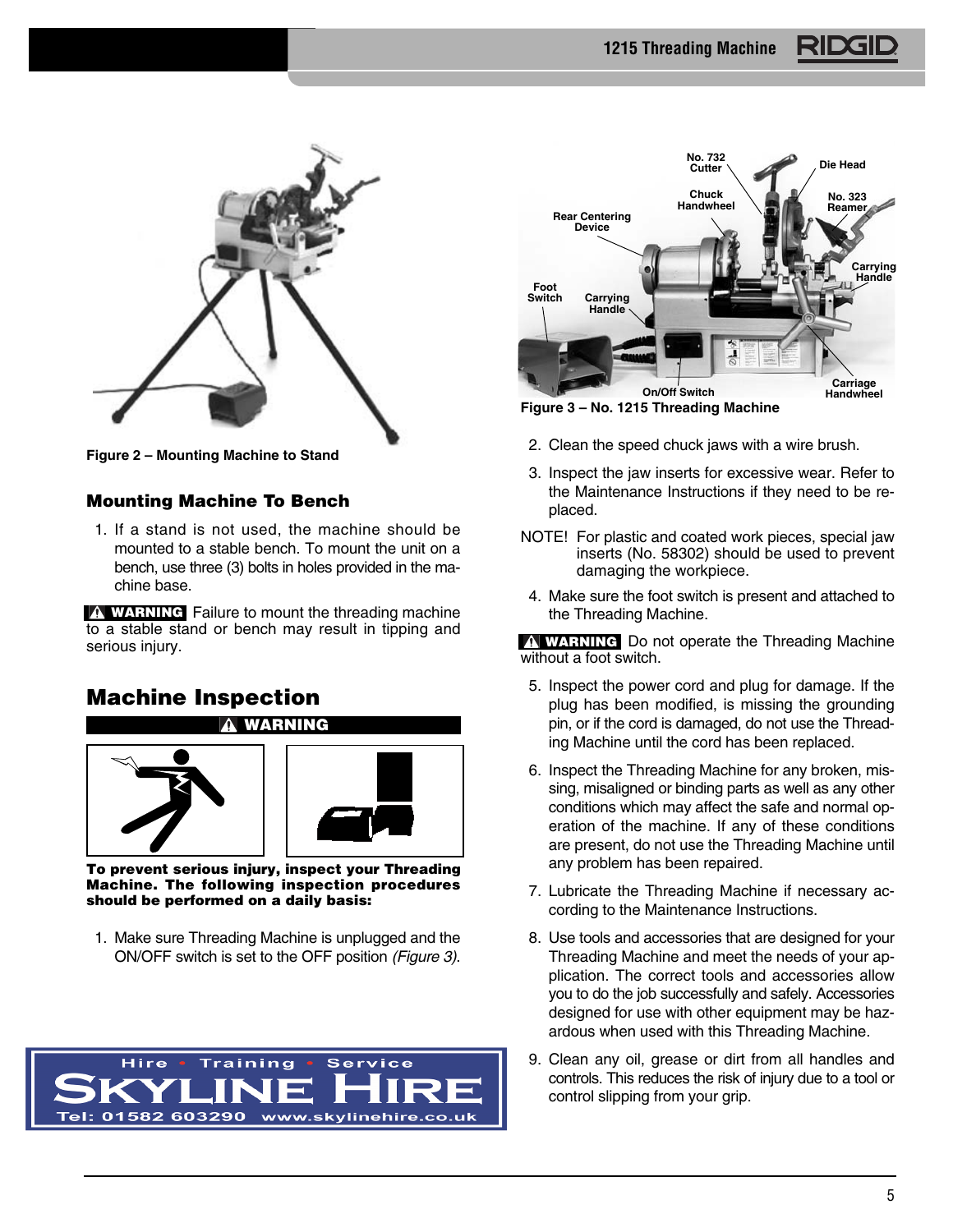Inspect the cutting edges of your tools and dies. If necessary, have them replaced prior to using the Threading Machine. Dull or damaged cutting tools and dies can lead to binding , tool breakage and poor quality threads

Clean metal shavings and other debris from the chip tray of the Threading Machine. Check the level and quality of the thread cutting oil. Replace or add oil if necessary. Reservoir in the base will hold approximately one (1) quart of thread cutting oil.

- NOTE! Thread cutting oil lubricates and cools the threads during the threading operation. A dirty or poor grade cutting oil can result in poor thread quality and reduce die life.
- NOTE! To drain dirty oil and properly maintain the oil system, refer to the "Maintenance Instructions".

## **Machine and Work Area Set-Up**



**To prevent serious injury, proper set-up of the machine and work area is required. The following procedures should be following to set-up the machine.**

- 1. Locate a work area that has the following:
	- Adequate lighting.
	- No flammable liquids, vapors or dust that may ignite.
	- Grounded electrical outlet.
	- Clear path to the electrical outlet that does not contain any sources of heat or oil, sharp edges or moving parts that may damage electrical cord.
	- Dry place for machine and operator. Do not use the machine while standing in water.
	- Level ground.
- 2. Clean up the work area prior to setting up any equipment. Always wipe up any oil that may have splashed or dripped from the machine to prevent slips and falls.
- 3. If the workpiece extends more than four (4) feet beyond the Threading Machine, use one or more pipe stands to prevent tipping and the oscillation of the pipe.
- 4. If the workpiece extends beyond the Threading Machine, set-up guards or barricades to create a

minimum of three (3) feet of clearance around the Threading Machine and workpiece. This "safety zone" prevents others from accidentally contacting the machine or workpiece and either causing the equipment to tip or becoming entangled in the rotating parts.

- 5. If necessary, fill the reservoir with RIDGID Thread Cutting Oil.
- 6. Make sure ON/OFF switch is in the OFF position.
- 7. Position the foot switch so that the operator can safely control the machine, tools and workpiece. It should allow the operator to do the following:
	- Stand facing the ON/OFF switch.
	- Use the foot switch with his left foot.
	- Have convenient access to the ON/OFF switch, tools and chucks without reaching across the machine.

Machine is designed for one person operation.

8. Plug the Threading Machine into the electrical outlet making sure to position the power cord along the clear path selected earlier. If the power cord does not reach the outlet, use an extension cord in good condition.

**WARNING** To avoid electrical shock and electrical fires, never use an extension cord that is damaged or does not meet the following requirements:

- The cord has a three-prong plug similar to shown in Electrical Safety section.
- The cord is rated as "W" or "W-A" if being used outdoors.
- The cord has sufficient wire thickness (14 AWG below 25′/12 AWG 25′-50′). If the wire thickness is too small, the cord may overheat, melting the cord's insulation or causing nearby objects to ignite.

**WARNING** To reduce risk of electrical shock, keep all electrical connections dry and off the ground. Do not touch plug with wet hands.

- 9. Check the Threading Machine to insure it is operating properly.
	- Flip the switch to ON. Press and release the foot switch. Check that the Threading Machine rotates in a counterclockwise direction as you are facing the front chuck. Have the Threading Machine serviced if it rotates in the wrong direction or if the foot switch does not control its stopping or starting.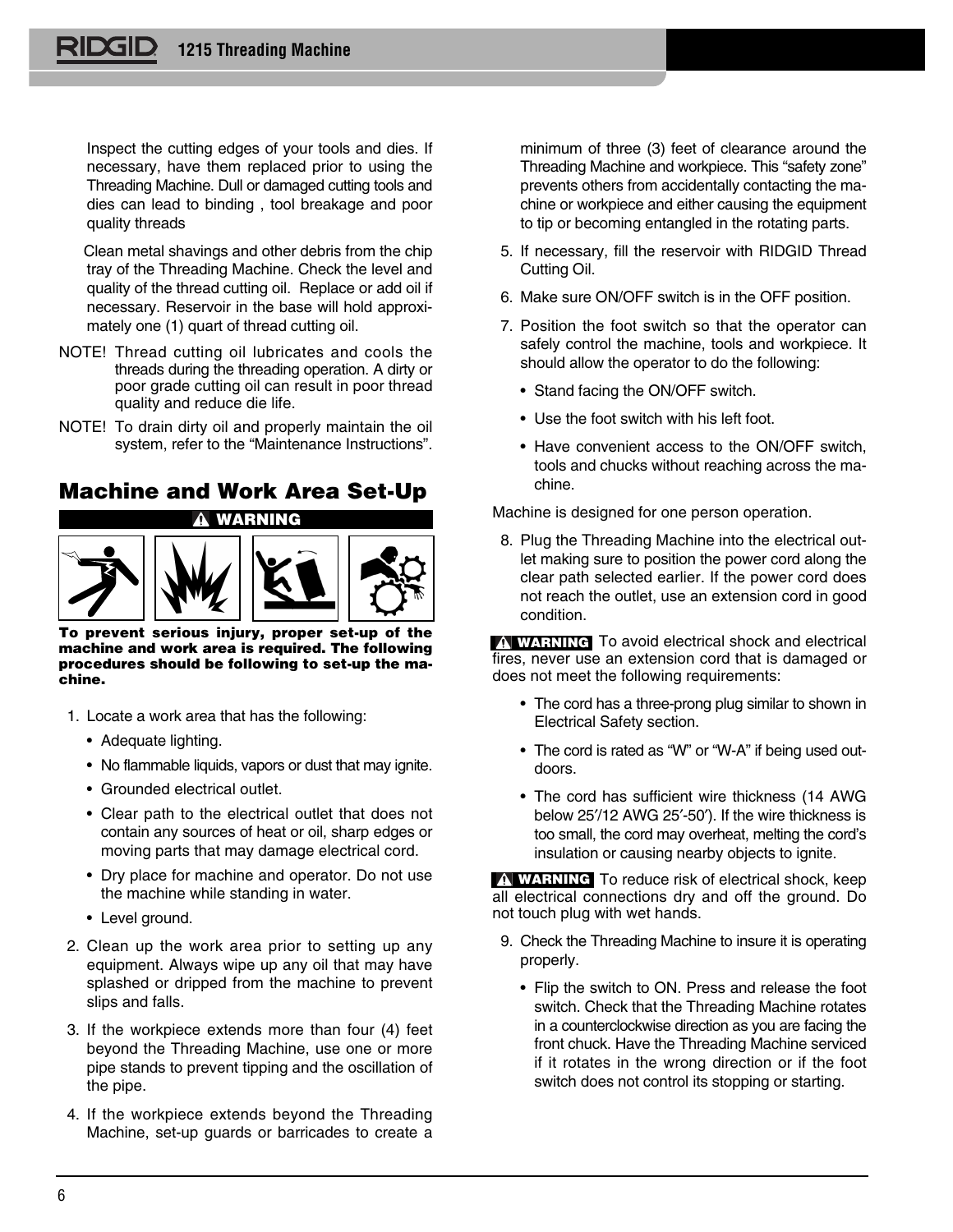- Depress and hold the foot switch. Inspect the moving parts for misalignment, binding, odd noises or any other unusual conditions that may affect the safe and normal operation of the machine. If such conditions are present, have the machine serviced.
- Release the foot switch and flip the switch to OFF.

## **Operation Using Machine-Mounted Tools**



**Do not wear gloves or loose clothing when operating Threading Machine. Keep sleeves and jackets buttoned. Do not reach across the machine or pipe.**

**Do not use this Threading Machine if the foot switch is broken or missing. Always wear eye protection to protect eyes from dirt and other foreign objects.**

**Keep hands away from rotating pipe and fittings. Stop the machine before wiping pipe threads or screwing on fittings. Allow the machine to come to a complete stop before touching the pipe or machine chucks.**

**Do not use this machine to "make-on" or "break off" fittings. This practice is not an intended use of this Threading Machine.**

## **Installing Pipe In Threading Machine**

- 1. Check to insure the cutter, reamer and die head are swung to UP position.
- 2. Mark the pipe at the desired length if it is being cut to length.
- 3. Insert the pipe into the Threading Machine so that the end to be worked or the cutting mark is located about 12 inches to the front of the speed chuck jaws.
- 4. Insert workpieces less than 2 feet long from the front of the machine. Insert longer pipes through either end so that the longer section extends out beyond the rear of the Threading Machine.

**WARNING** To avoid equipment tip-overs, position the pipe supports under the workpiece.

5. Tighten the rear centering device around the pipe by using a counterclockwise rotation of the handwheel at the rear of the Threading Machine. This prevents movement of the pipe that can result in poor thread quality.

6. Secure the pipe by using repeated and forceful counterclockwise spins of the speed chuck handwheel at the front of the Threading Machine. This action "hammers" the jaws tightly around the pipe.

## **Cutting Pipe With No. 732 Cutter**

- 1. Swing reamer and die head to UP position.
- 2. Move pipe cutter DOWN onto pipe and move carriage with handwheel to line up cutter wheel with mark on pipe.
- 3. Tighten cutter feed screw handle on pipe keeping wheel aligned with the pipe.
- 4. Assume the correct operating posture (Figure 4).

**WARNING** This will allow you to maintain proper balance and to safely keep control of the machine and tools.

- Be sure you can quickly remove your foot from the foot switch.
- Stand facing the ON/OFF switch.
- Be sure you have convenient access to the ON/OFF switch, tools and chucks.
- Do not reach across the machine or workpiece.



**Figure 4 – Cutting Pipe With No. 732 Cutter**

- 5. Flip the switch to ON.
- 6. Grasp the pipe cutter's feedscrew handle with both hands (Figure 5).
- 7. Depress and hold down the foot switch with the left foot.
- 8. Tighten the feedscrew handle slowly and continuously until the pipe is cut. Do not force the cutter into the workpiece.
- 9. Release the foot switch and remove your foot from the housing.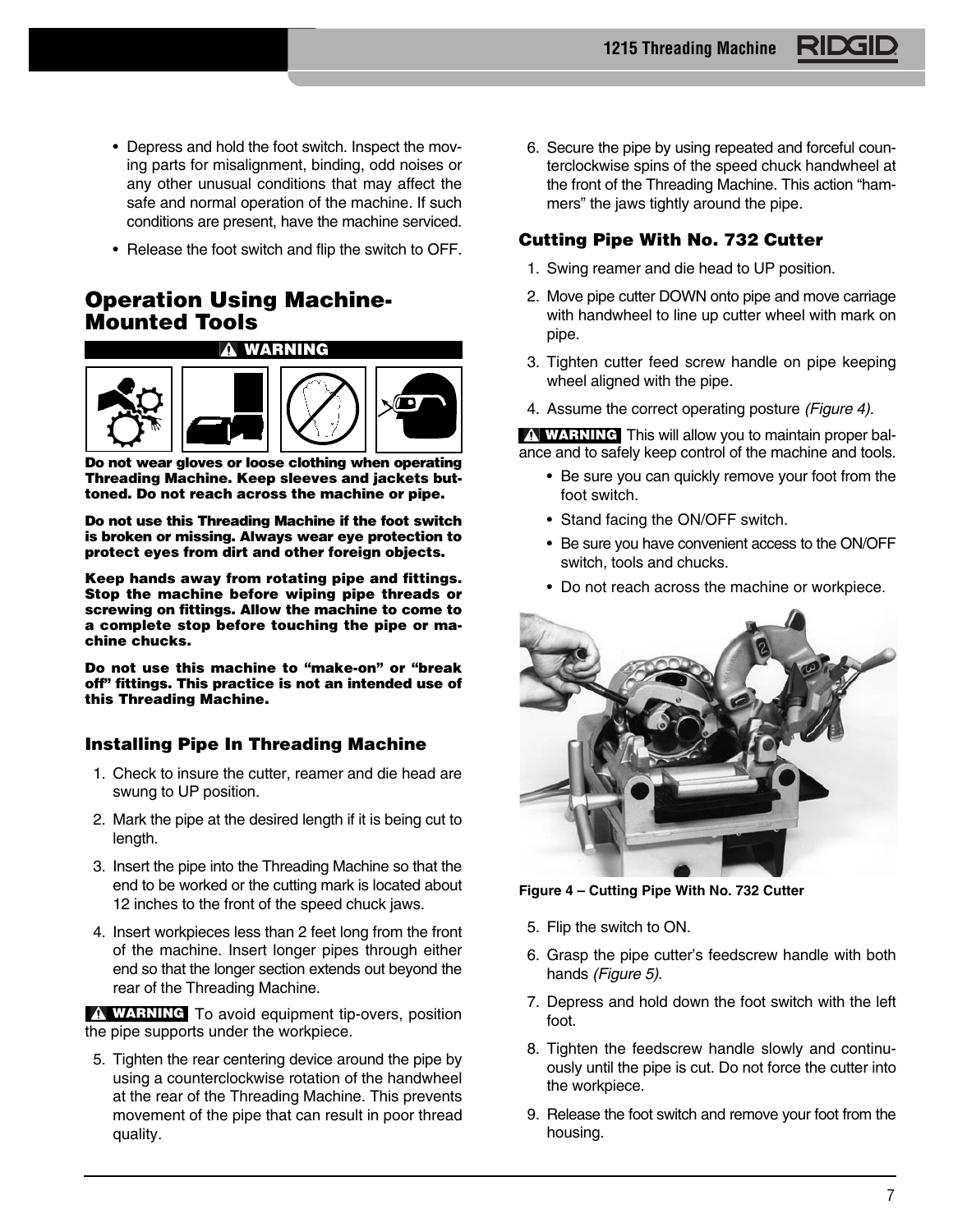10. Swing pipe cutter back to the UP position.

### **Pipe Reaming with No. 344 Reamer**

- 1. Move reamer arm into DOWN position.
- 2. Depress and hold the foot switch down with left foot.
- 3. Position reamer into pipe and complete reaming by exerting pressure on handwheel (Figure 5).



**Figure 5 – Reaming Pipe with No. 344 Reamer**

- 4. Retract reamer and return reamer to UP position.
- 5. Release foot switch and remove your foot from the housing.

#### **Threading Pipe Or Rod With Quick-Opening, Self-Opening or Semi-Automatic Die Head**

- 1. Install die set. Refer to die installation procedure.
- 2. Swing cutter and reamer to UP position.
- 3. Swing die head to DOWN position with throwout lever set to CLOSE position.
- 4. Depress and hold the foot switch down with left foot.
- NOTE! 1215 Machines have an automatic oiling system that brings oil to the work through the die head. Oil flow can be adjusted with oil flow control valve located on back side of carriage (Figure 6).



**Figure 6 – Oil Flow Control**

5. Turn carriage handwheel to bring dies against end of pipe. Slight pressure on handwheel will start dies (Figure 7).



**Figure 7 – Threading Pipe With No. 811-A Die Head**

6. Quick-Opening 811A Die Head (Figure  $8$ ) – When thread is completed, raise throwout lever to open position, retracting dies.

Self-Opening 815A Die Head (Figure 9) – When die head trigger contacts end of pipe, throwout lever is automatically opened.

NOTE! For  $\frac{1}{2}$ " - 1 $\frac{1}{2}$ " pipe, die heads will open automatically when proper length of thread has been cut. For 1 /4″ - 3 /8″ pipe, die heads must be opened manually. With die head trigger placed up and out of the way, thread length can be controlled by manually releasing throw-out lever. This is necessary for making long BSPP and NPSM threads.

> Semi-automatic die head (Figure 10) – When the end of the pipe being threaded is flush with the end of the number 1 die, hit the handle for the dies to release the pipe.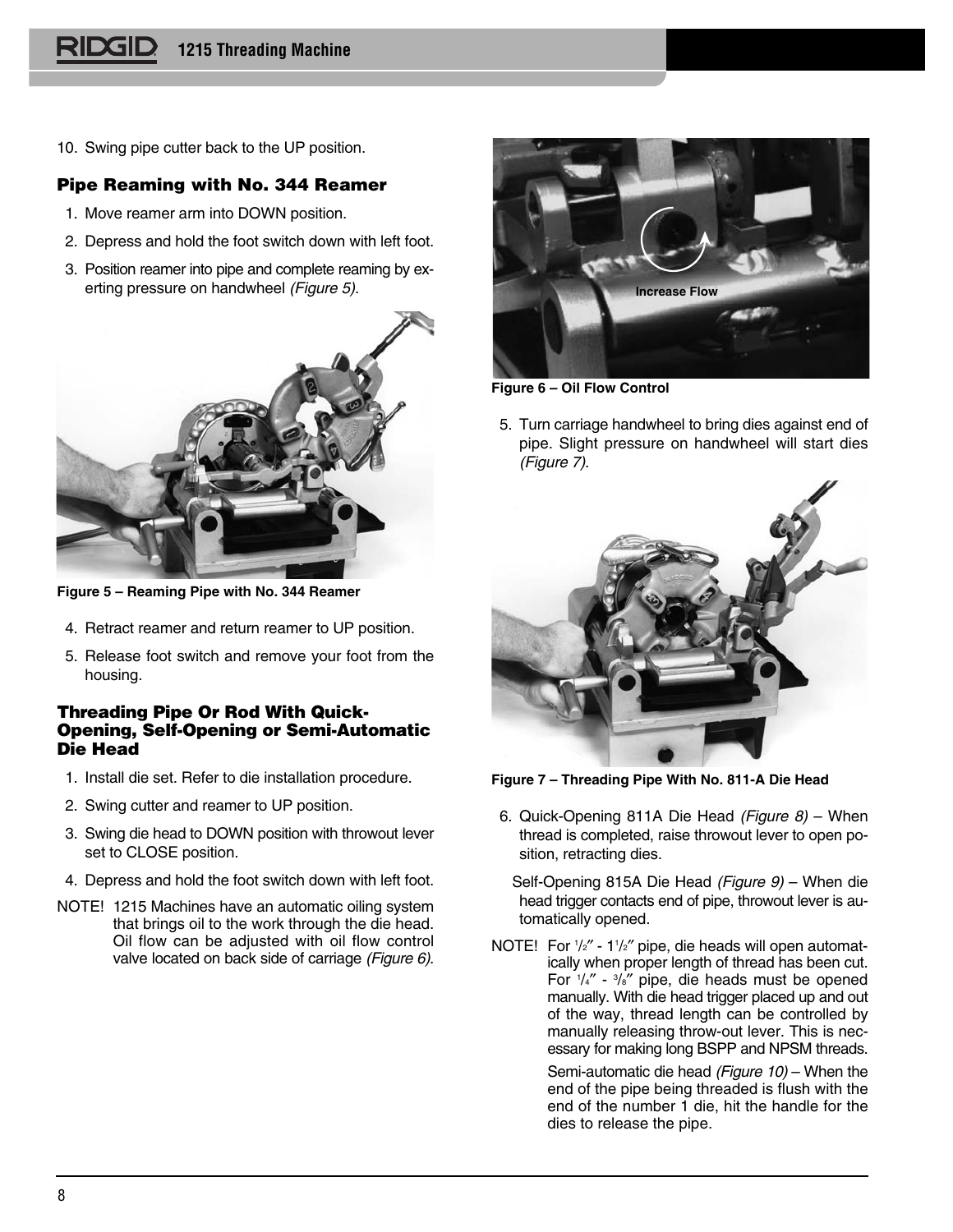- 7. Turn carriage handwheel to back die head off pipe.
- 8. Swing die head back to UP position.
- 9. Release foot switch and push control switch to OFF position.

#### **Removing Pipe From The Threading Machine**

- 1. Use repeated and forceful clockwise spins of the speed chuck handwheel at the front of the Threading Machine to release the workpiece from the speed chuck jaws.
- 2. If necessary, loosen the rear centering device using a clockwise rotation of the handwheel at the rear of the Threading Machine.
- 3. Slide the workpiece out of the Threading Machine, keeping a firm grip on the workpiece as it clears the Threading Machine.

**WARNING** To avoid injury from falling parts or equipment tip-overs when handling long workpieces, make sure that the end farthest from the Threading Machine is supported prior to removal.

#### **Installing Dies In Quick-Opening Die Head (Right Hand)**

The 811-A Universal Die Head (Figure 8) for right-hand threads requires four sets of dies to thread pipe ranging from 1 /8″ through 11 /2″. One set of dies is required for each of the following pipe size ranges:  $(\frac{1}{8})$ ,  $(\frac{1}{4}$  and  $\frac{3}{8})$ ,  $(1/2)$ <sup>*'n*</sup> and  $(1)$ <sup>'</sup> through  $1^{1/2}$ ''). Bolt threading requires a separate set of dies for each bolt size.

- 1. Lay die head on bench with numbers up.
- 2. Flip throwout lever to OPEN position.
- 3. Loosen clamp lever approximately three turns.
- 4. Lift tongue of clamp lever washer up out of slot under size bar. Slide throwout lever all the way to end of slot in the over direction indicated on size bar.
- 5. Remove dies from die head.
- 6. Die numbers 1 through 4 must agree with those on die head.
- 7. Insert dies to mark on side of dies.
- 8. Slide throwout lever back so that tongue of clamp lever washer will drop in slot under size bar.
- 9. Adjust die head size bar until index line on link is aligned with proper size mark on size bar.
- 10. Tighten clamp lever. For bolt threads, align index line with bolt line on size bar.
- 11. If oversize or undersize threads are required, set the index line in direction of OVER or UNDER size mark on size bar.





## **Installing Dies In Self-Opening Die Head (Right Hand)**

The No. 815-A Self-Opening Die Head (Figure 9) for right-hand threads requires four sets of dies to thread pipe ranging from 1/s" through 11/2". One set of dies is required for each of the following pipe size ranges: (1/s"), (1/4" and  $\frac{3}{8}$ "), ( $\frac{1}{2}$ " and  $\frac{3}{4}$ "), and (1" through 1 $\frac{1}{2}$ "). Bolt threading requires a separate set of dies for each bolt size.

- 1. Place self-opening die head on bench in vertical position.
- 2. Make sure trigger assembly is released.
- 3. Loosen clamp lever approximately six full turns.
- 4. Pull lock screw out of slot under size bar so that roll pin in lock screw will by-pass slot. Position size bar so that index line on lock screw is all the way to the end of REMOVE DIES position.
- 5. Lay head down with numbers up.
- 6. Remove dies from die head.
- 7. Die numbers 1 through 4 on the dies must agree with those on die head.
- 8. Insert new dies to mark on sides of dies.
- 9. Move lever back to lock in dies.

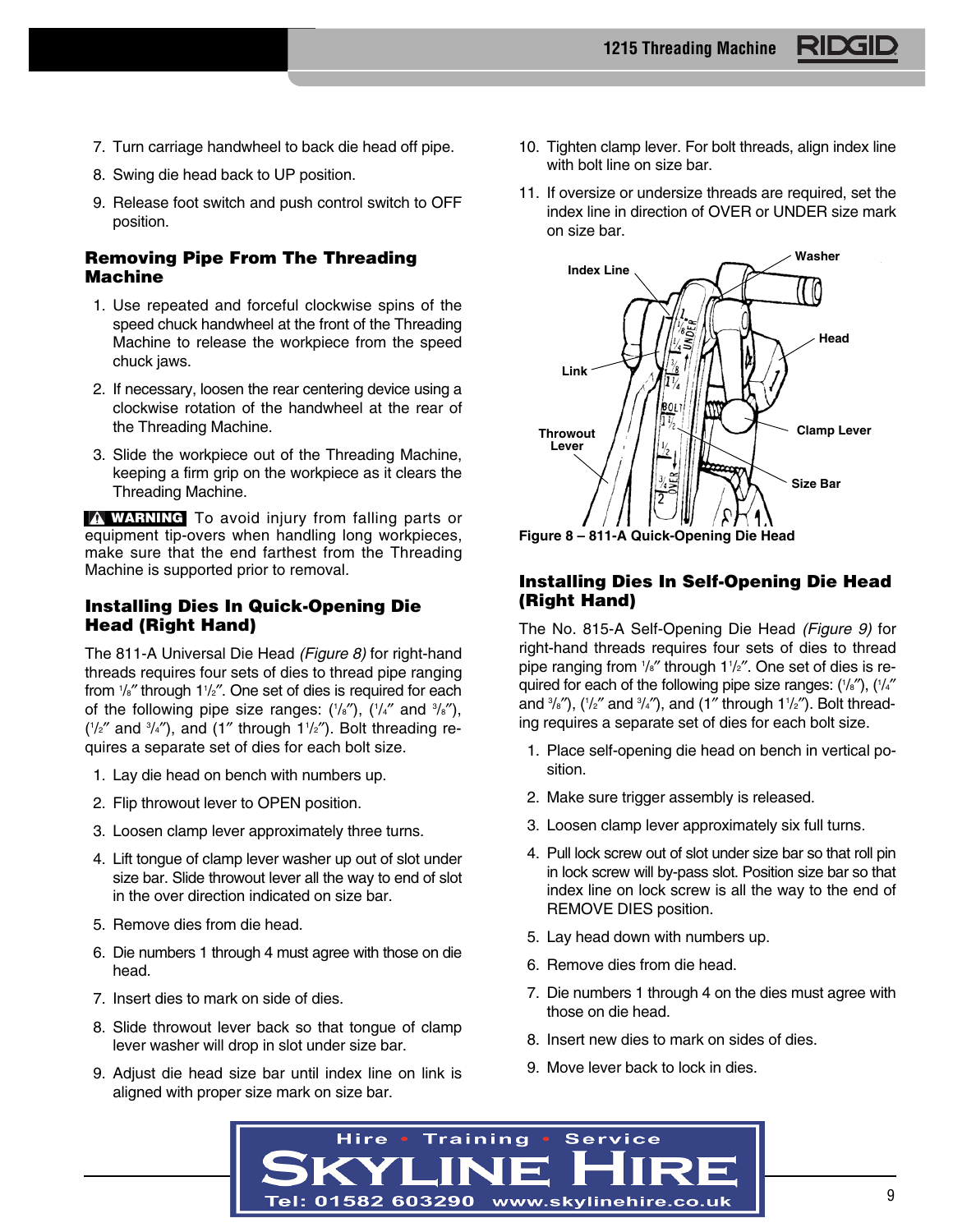- 10. With head in vertical position, rotate cam plate until roll pin on lock screw can be positioned in slot under size bar. In this position dies will lock in die head. Make sure roll pin points toward end of size bar marked REMOVE DIES.
- 11. Adjust die head size bar until index line on lock screw of link is aligned with proper size marks on size bar.
- 12. Tighten clamp lever. For bolt threads, align index line with bolt line on size bar.
- 13. If oversize or undersize threads are required, set the index line in direction of OVER or UNDER size mark on size bar.



**Figure 9 – 815-A Self-Opening Die Head**

## **Installing Dies In Model 816/817 Semi-Automatic Die Heads**

The 816/817 Semi-Automatic Die Head (Figure 10) for right hand threads requires four sets of dies to thread pipe ranging from 1/s" through 11/2". One set of dies is required for each of the following pipe size ranges: (1/s"), (1/4" and  $\frac{3}{8}$ "), ( $\frac{1}{2}$ " and  $\frac{3}{4}$ ") and (1" through 1 $\frac{1}{2}$ "). Bolt threading requires a separate set of dies for each bolt size.

- 1. Depress handle so that cam plate rests (Figure  $10 -$ Model 816/817 Semi-Automatic Die Head) against the stop (as shown).
- 2. Lay the die head down flat on a table or bench with the numbers facing up.
- 3. Pull up on the plunger knob and push the handle all the way to the left.
- 4. Select the correct dies for the size desired. (Size marked on the back or face of the dies.)
- 5. Numbers on the dies must correspond with those on the die head slots. Insert dies to the line marked on the dies – numbered edge up.
- 6. Rotate the handle back to the right so that the plunger knob pops back down flush against the die head.
- 7. To set or adjust for desired size, loosen the screw for the desired position block size, move the block to the right to make it undersize and to the left to make it oversized. When setting blocks for new dies start with the position block on the middle mark and adjust from there.



**Figure 10 – 816/817 Semi-Automatic Die Head**

## **Checking Thread Length**

- 1. Thread is cut to proper length when end of pipe is flush with edge of dies (Figure 11).
- 2. Die Head is adjustable to obtain proper thread diameter. If possible, threads should be checked with a thread ring gage (Figure 11). A proper thread is cut when end of pipe is plus or minus one turn of being flush with face of ring gage.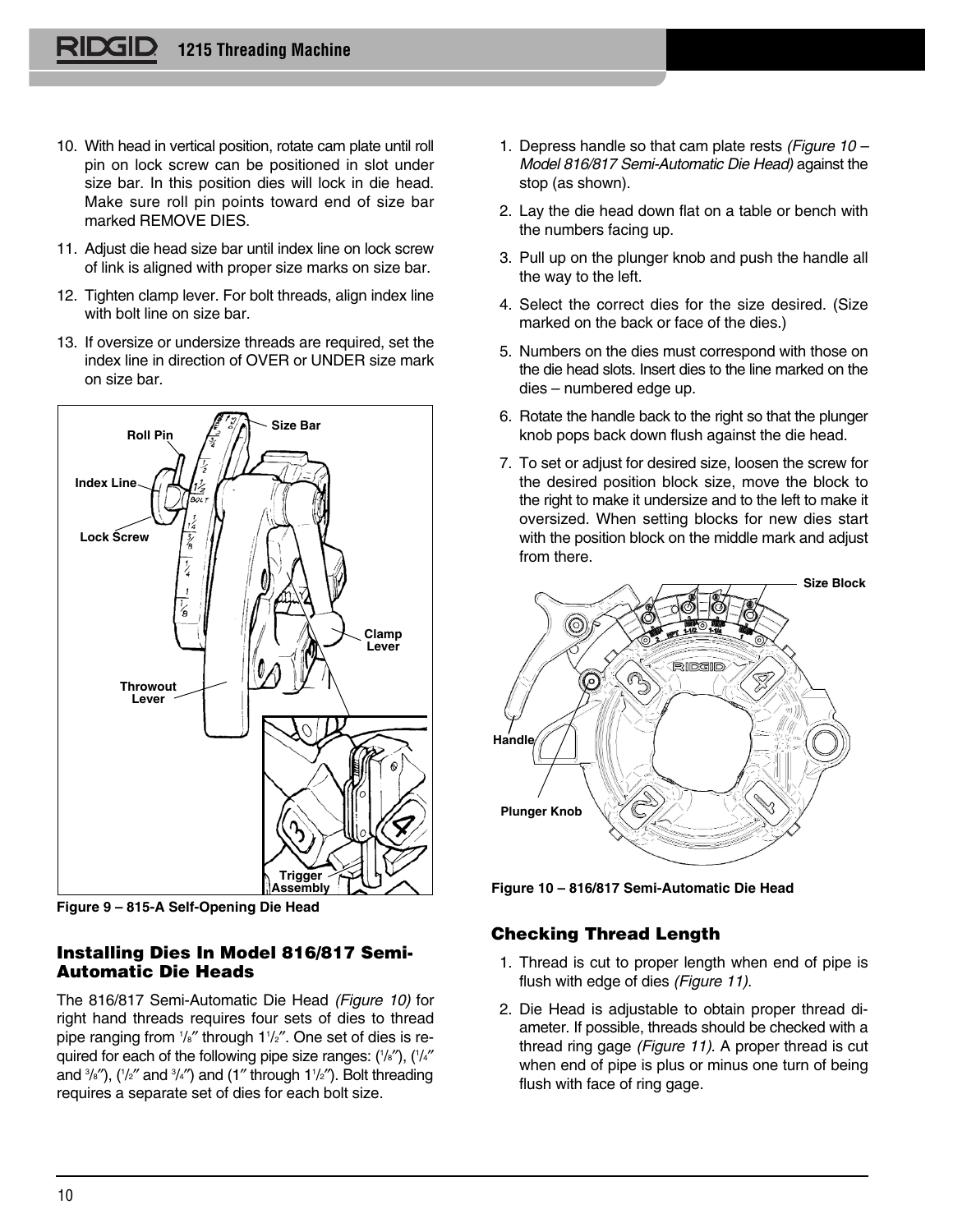

**Figure 11 – Checking Thread Length**

NOTE! If a ring gauge is not available, a fitting can be used. This fitting should be representative of those being used on the job. The pipe thread should be cut to obtain 2 to 3 turns hand tight engagement with fitting. If pipe thread is not proper diameter the index line should be moved in the direction of the OVER or UNDER size mark on size bar. (Refer to "Installing Dies In Die Heads").

## **Accessories**

**WARNING** Only the following RIDGID products have been designed to function with the 1215 Threading Machine. Other accessories designed for use with other tools may become hazardous when used on this Threading Machine. To prevent serious injury, use only the accessories listed below.

## **Accessories For Threading Machine**

**Die Heads and Dies**

| <b>Model</b>    | Pipe<br>Capacity                | <b>Bolt</b><br>Capacity | <b>Dies</b> |            | <b>Opening Operation</b> |
|-----------------|---------------------------------|-------------------------|-------------|------------|--------------------------|
| <b>811A NPT</b> | $^{1}/_{8}$ " - 2"              | $1/4'' - 2''$           | Universal   | Quick      | R.H.                     |
| <b>815A NPT</b> | $1/a'' - 2''$                   | $1/a'' - 2''$           | Universal   | Self       | R.H.                     |
| 816 NPT         | $1\frac{1}{8}$ - $3\frac{1}{4}$ | $1/a'' - 2''$           | Universal   | <b>TAP</b> | R.H.                     |
| <b>817 NPT</b>  | $1'' - 2''$                     | $1/4'' - 2''$           | Universal   | <b>TAP</b> | R.H.                     |
| 811A BSPT       | $1/s'' - 2''$                   | $1/a'' - 2''$           | Universal   | Quick      | R.H.                     |
| 815A BSPT       | $1/s'' - 2''$                   | $1/4'' - 2''$           | Universal   | Self       | R.H.                     |
| <b>531 Bolt</b> |                                 | $1/4'' - 1''$           | 500B        | Quick      | R.H.                     |
| <b>532 Bolt</b> |                                 | $1\frac{1}{8}$ - 2"     | 500B        | Quick      | R.H.                     |

Stands:

No. 1203 Leg Stand

Pipe Supports:

VJ-99, VJ-98, RJ-99

No. 1219 Nipple Chuck (Right Hand Only):

Pipe Adapters...........<sup>1</sup>/s" through 1<sup>1</sup>/<sub>2</sub>" Stud Adapters..........<sup>1</sup>/4" through 1" UNC 1 /4″ through 1″ UNF

Jaw Inserts For Coated Pipe

NOTE! See Ridge Tool Catalog for complete list of pipe supports, thread cutting oil and dies.

## **Maintenance Instructions**

### **WARNING**

**Make sure machine is unplugged from power source before performing maintenance or making any adjustment.**

## **Oil Flow Control Valve**

The flow of oil out of the die head can be increased or decreased by adjusting oil control valve. (See Figure 7.)

## **Lubrication**

Proper lubrication is essential to trouble-free operation and long life of threading machine. Two oil inlets are provided on top of machine housing to allow for oiling of the front and rear bearings. (See Figure 12.)

- NOTE! Bearings should be oiled periodically, depending on usage of machine.
- 1. Fill bearing cavity with oil.
- 2. Depress ball bearing to allow oil to reach bearing.



**Figure 12 – Lubricate Bearings**

## **Oil System Maintenance**

To help assure proper operation of threading machine, keep oil system clean, as follows:

1. Replace thread cutting oil when it becomes dirty or contaminated. To drain oil, position a container under the drain plug and remove plug.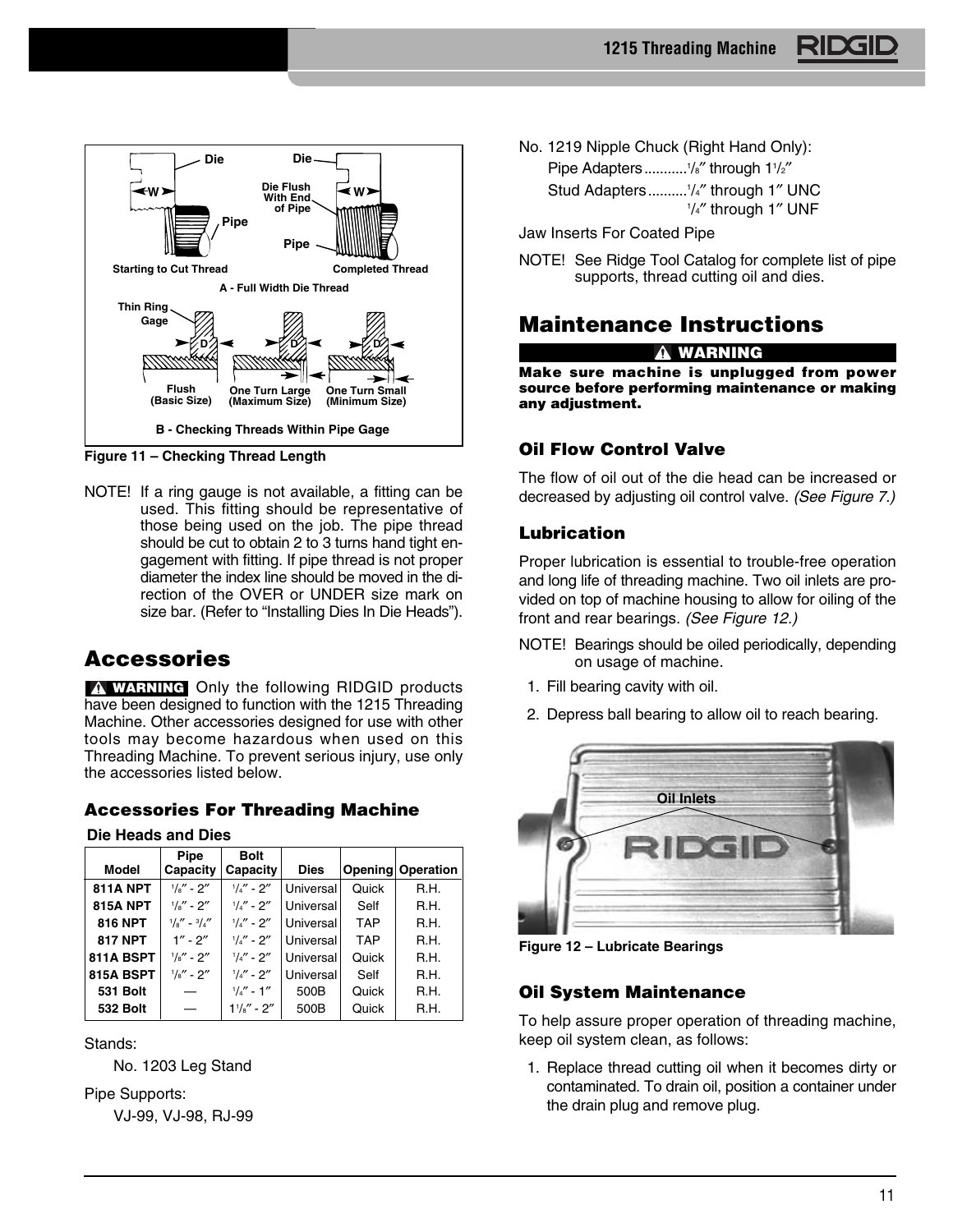- 2. Keep oil filter screen clean to assure proper flow of clean oil to work. Oil filter screen is located in the bottom of oil reservoir. Do not operate machine with oil filter screen removed.
- NOTE! Do not disassemble oil pump. Pump should be disassembled only by a RIDGID Authorized Service Center.

## **Cleaning Oil System**

- 1. Place container under oil reservoir drain plug.
- 2. Remove drain plug and drain oil.
- 3. Slide out chip tray.
- 4. Lift up and remove oil tray.
- 5. Use putty knife to remove pipe scale, metal shavings and dirt from bottom of oil reservoir.

## **Jaw Insert Replacement**

- NOTE! Never remove insert if jaw is out of machine. A spring loaded locating pin behind insert can cause injury.
- 1. **To remove insert** place punch into spring détente slot of jaw and push down. (Figure 13)
- 2. Continue to push down on spring détente and slowly slide insert out of chuck jaw holder.
- 3. **Install new insert** place into chuck jaw holder and with finger, depress spring and plunger. Slowly move insert past spring and plunger until insert fully sits in chuck jaw holder.



**Figure 13 – Replacing Jaw Inserts**

## **Replacing Brushes In Motor**

NOTE! Check motor brushes every 6 months and replace when worn to less than 1 /2″.

- 1. Unplug machine from power source.
- 2. Fully loosen three screws that hold motor housing cover in place and remove motor housing cover. (Figure 14)
- 3. Fully loosen two motor cover screws and remove motor cover.
- 4. Carefully remove carbon brushes.
- 5. Install new carbon brushes.
- 6. Re-install motor cover and housing.



**Figure 14 – Loosen and Remove Motor Cover Screws**

## **Machine Storage**

**WARNING** Motor-driven equipment must be kept indoors or well covered in rainy weather. Store the machine in a locked area that is out of reach of children and people unfamiliar with threading machines. This machine can cause serious injury in the hands of untrained users.

## **Service and Repair**



**WARNING**

Service and repair work on this Threading Machine must be performed by qualified repair personnel.